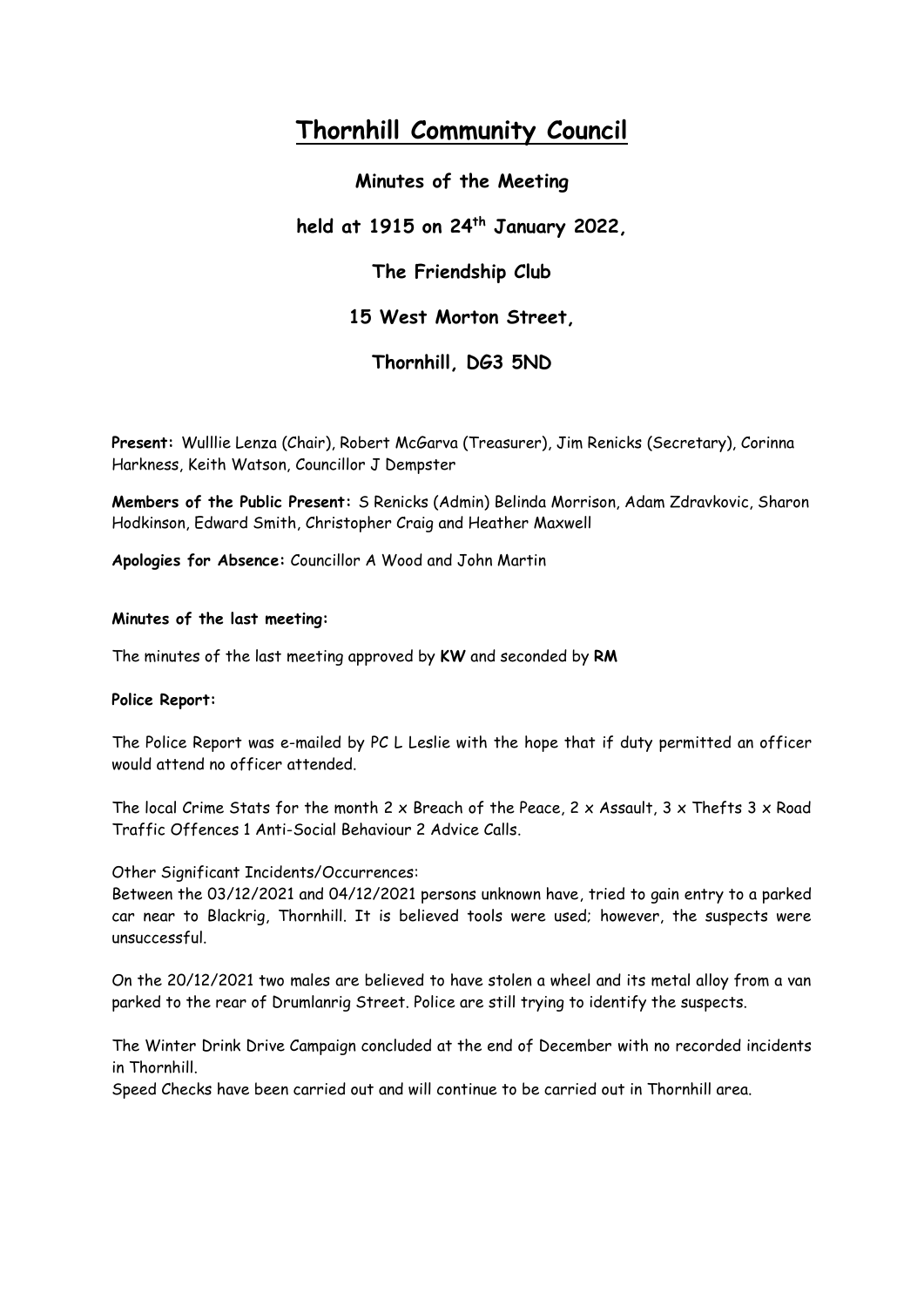# **Matters Arising from Previous Meeting:**

The CCTV for the Community Centre is being or may have been purchased with the Community Council paying part of the costs.

With regards to lights on the traffic islands on Drumlanrig Street to highlight the kerbs, this is has been highlighted to Amey who are looking into the matter.

There is no room at the Community Centre for the PA system to be stored. **Action:WL will make enquiries to see if it can be stored at the Bowling Club.**

# **Treasurers Report:**

The Treasurer (**RM)** provided a review of the Accounts, as they are now:

| £9099.85   |
|------------|
| £3531.36   |
| £185292.43 |
|            |

**RM** advised that the dual signature for the Bank Account had now been authorised.

# **Wind Farm Report:**

**JR** stated that there had been a Zoom meeting with regards to TwentyShilling Windfarm the main point from the meeting that ideas were being looked at how the Community Funds could be setup.

With regards to Clyde Windfarm **JR** advised that applications were now closed and there was a large application made to it.

# **Planning Applications:**

Weekly Planning Applications lists checked as they came into the E-Mail nothing of significance relating to the village.

# **Correspondence:**

An e-mail was received from Dalgarno Singers requesting a Grant to assist running the Choir. They normally hold concerts throughout the year to self-finance themselves however due to Covid they have not been able to hold concerts. All members agreed to give a Mini-Grant of £250.

An e-mail was received from Natalie Hamblin who is in the process of setting up a Netball Club in the village. Dumfries & Galloway Council have supported the first 4 weeks taster block. Natalie was looking to see if the Community Council would support a further 4 weeks which she is hopeful by the end of the eight weeks to have funds built up from participants attendance. All members agreed to give Mini Grant of  $£125$  for the 2<sup>nd</sup> four weeks block and if the club proved to be a success and was continuing then a further Mini Grant of £125 would be given.

# **Any Other Business**

**Christopher Craig** thanked the Community Council for the contribution to the Improvement Group. He also advised that along with **Heather Maxwell**, they had met with representatives of DGHP with regards to several areas in Thornhill including Cairnkinna Crescent, West Morton Street New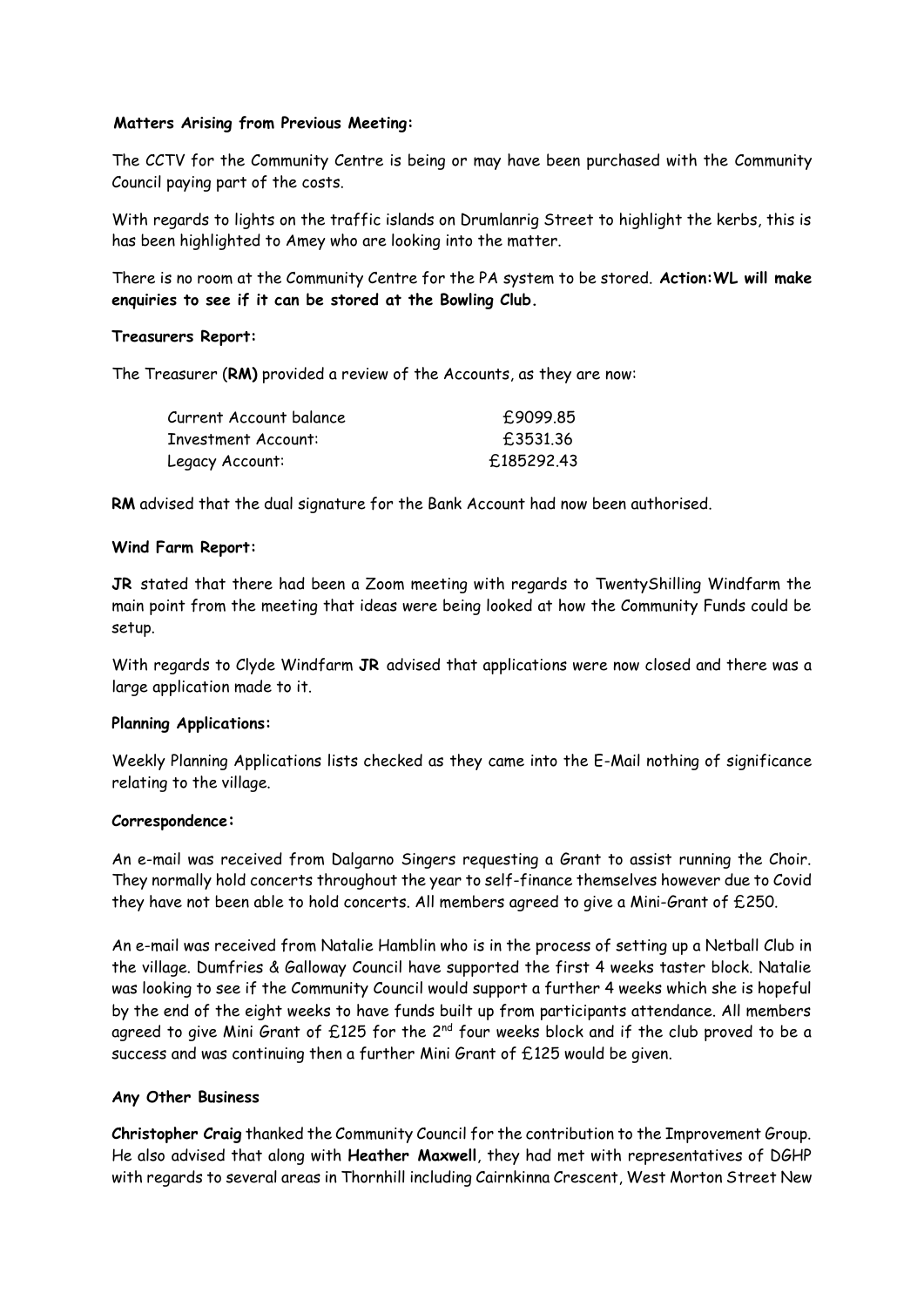Court that they wished to improve and maintain the plots at the locations.

A meeting was also arranged with the Head Gardner from Dumfries & Galloway Coumcil regarding receiving plants for the village and to look at what could be done with the borders at the Community Centre.

**Heather Maxwell** asked a letter of Thanks could be sent to Dumfries & Galloway Council to show the villages' appreciation of Iain Johnstone and David West who have kept the streets relatively leaf free. **Action: S Renicks to send letter of thanks to relevant Council Department**

**S Renicks** asked if there was any feedback from the Christmas Festivities Night. The feedback from the stallholders was a good night however some found it dark under the gazebos. **CH** felt the night had been a success.

**Adam Zdravkovic** advised that the Santa Grotto location was good, and it was well laid out there was no hold ups.

**Sharon Hodkinson** thought for the selling of the raffle ticket it would help there had been a table.

All agreed the organ was good but not something to be there every year.

The Christmas Lights were discussed it was disappointing that the projection of the Christmas Light Design was not there for the night and that it was only one design at time. It was agreed by all that the projection was very good and feedback from the residents was supportive of it. All agreed that the Community Council are willing to discussions early in the year with regards to next years display to avoid a repeat.

Discussion by all present about possibly moving the event to an afternoon possibly Saturday or Sunday. **Action: JR to speak to shop owners and get thoughts.**

**JR** informed those present that an invitation had been received for Community Council Members to visit the Old School Project and have a tour of the premises and receive an update. They have been given a grant of 1.1million to help with the project. All members of Community Council agreed to attend.

East Morton Street traffic problems. S Renicks advised that there had been no update from Parent Council with regards to the Council meeting in December. **Action S Renicks to check with L Cochrane if meeting has taken place**

A general discussion with all present at the meeting regards to the problems in East Morton Street, Manse Road and Station Road. **KW** advised that speeding was a common occurrence in Station Road, **Heather Maxwell** confirmed this advising that the Golf Course straight was used to test roadworthiness of vehicles this was done at speed turning at the Station Yard and heading back towards the village. **Sharon Hodkinson** advised that Manse Road was also used to avoid the traffic calming measures in Station Road and due to there being only one pavement it was quite hazardous walking in Manse Road. **Action: S Renicks to contact Tony Topping with regards to the cost of flashing speed signs.**

Councillor J Dempster was surprised that Amey had no installed flashing speed signs at north and south entrance to the village. **Action Councillor J Dempster contacting Amey with regards to the installation of flashing speed signs.**